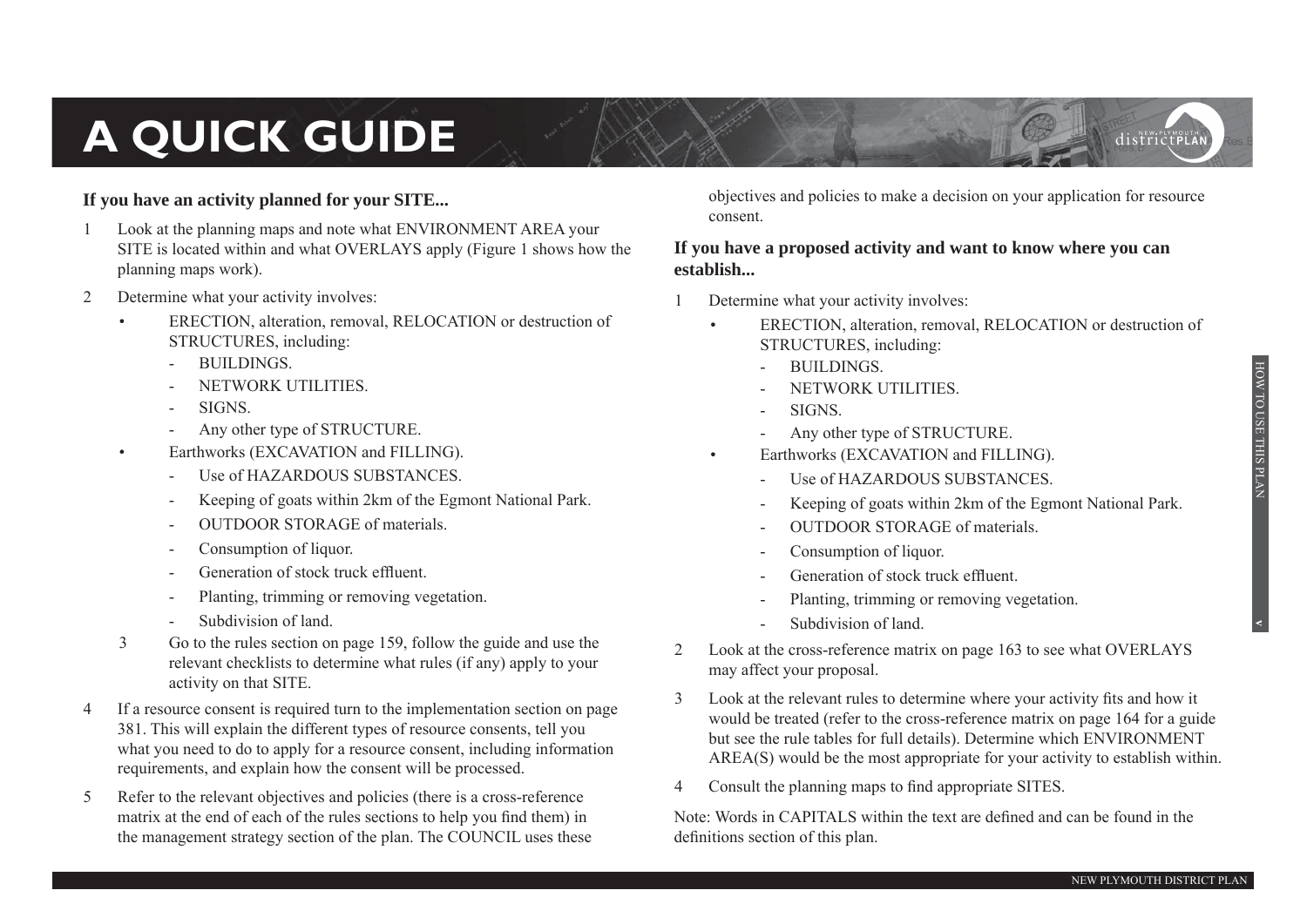#### Figure 1: How the planning maps work

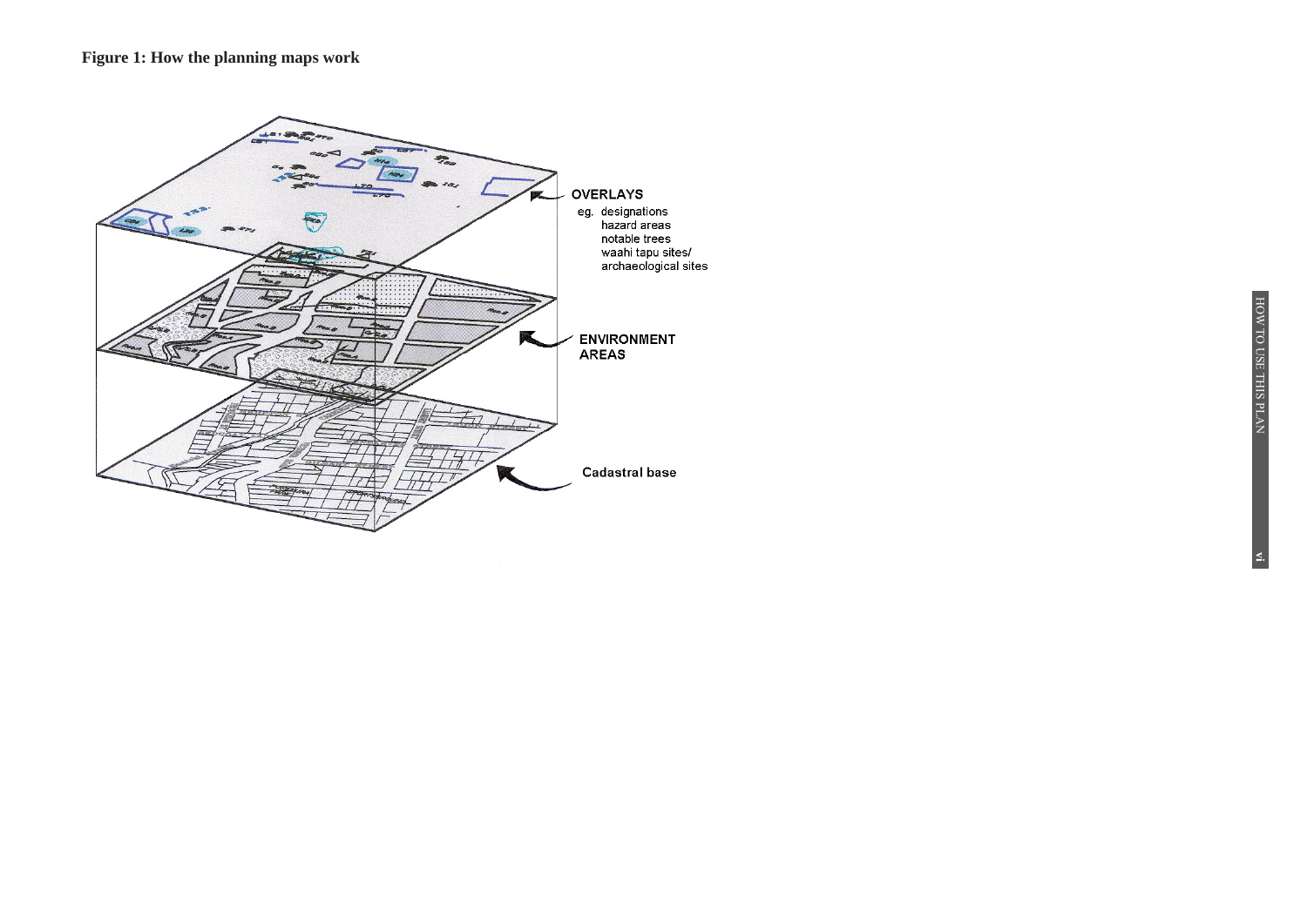# **PLAN CONTENT**

#### **VOLUME I**

Volume I contains the bulk of the planning information. It is divided into six sections.

#### **Section 1: Introduction**

This section provides background information, and defines the area the plan covers.

Want to know what area the plan covers? Check out the District Plan boundaries in this section.

## **Section 2: Management Strategy**

This section contains:

**Topics:** The management strategy is divided into topics based on the COUNCIL'S functions under the ACT:

- Amenity, Health and Safety.
- HAZARDOUS SUBSTANCES.
- Heritage.
- NATURAL HAZARDS.
- Natural Values.
- Public Access.
- TANGATA WHENUA.
- Traffic and Transport.
- Works and Services.

**Issues:** The significant resource management issues for New Plymouth District. Based on feedback from the community, 22 issues relevant to the district have been identified

**Objectives:** What the community wants to achieve in relation to a particular issue.

**Policies:** What needs to be done to achieve the objective. The policies guide the COUNCIL in making decisions on resource consent applications.

**Methods of Implementation:** The methods that will be used to achieve the desired objective. Methods can be regulatory (rules) or non-regulatory (such as incentives, works, information and advocacy).

**Reasons:** The reasons the objectives, policies and methods of implementation have been adopted.

**Anticipated Environmental Results:** Practical results the community could expect to see as a result of this plan.

**Indicators:** The factors used to monitor whether the policies and methods are achieving the desired results.

At the end of the management strategy section there is a cross-reference matrix that relates the policies to their relevant rules.

 The management strategy outlines what the community wants to see for its district and how this vision will be achieved. Where a resource consent is required for your activity, this section will guide the COUNCIL'S decision making.

## **Section 3: Statutory Acknowledgements**

This section provides an overview of statutory acknowledgements and their relationship with particular IWI in New Plymouth District. A statutory acknowledgement is a formal recognition by the crown of the particular cultural, spiritual, historic and traditional associations that an IWI has with a statutory area. The association of an IWI with a statutory area is outlined in the schedules to a claims settlement act. The COUNCIL must have regard to statutory acknowledgements and record all statutory acknowledgements on statutory plans.

districtPLA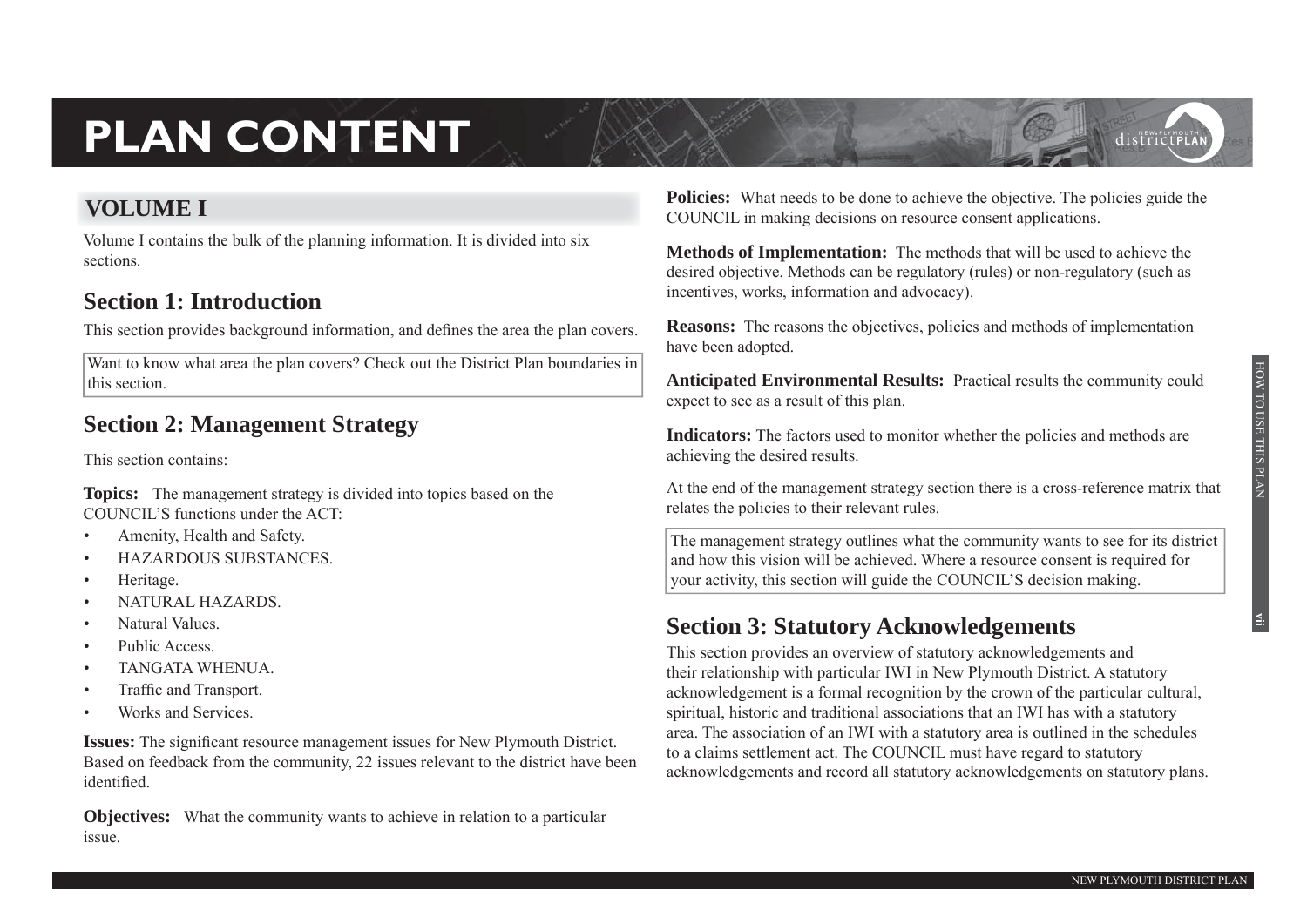### **Section 4: Rules**

This section specifies the regulatory framework the COUNCIL is using. It includes:

- A "how to" guide to using the rules tables.
- A cross-reference matrix that shows how activities are affected by OVERLAYS.
- A cross-reference matrix that shows which rules apply in the different ENVIRONMENT AREAS.
- A description of the OVERLAYS and each of the ENVIRONMENT AREAS.
- Checklists for the OVERLAYS and each ENVIRONMENT AREA to guide you to the correct rules.
- The rule content.
- A cross-reference matrix that links the rules to the policies that will guide the decision making process where an application for resource consent is required.

Turn to the rules section to find out whether you are affected by the rules in this plan. The "how to" section will assist.

 If you meet the permitted standards for all the relevant parameters, you will not require a resource consent for your activity from the COUNCIL.

## **Section 5: Implementation**

This section is designed to assist APPLICANTS for resource consents. It outlines:

- The different types of resource consents and how they are treated.
- How to apply for a resource consent and the information that is required with an application.
- How consent applications are processed.
- How it is decided whether to publicly notify an application and whether the consent of affected parties will be required.
- A guide to good consultative practice.
- Background information on designations and what information is required for an outline plan.
- What happens if your activity crosses a boundary with another district council.
- Monitoring and review procedures.

 The implementation section will assist you if you need to apply for a resource consent.

### **Section 6: Definitions**

All defined words within the text in the plan are shown in CAPITAL LETTERS. This section gives the meaning of these words to aid interpretation.

Need to know what a word means? Look it up in the definitions.

## **VOLUME II**

The appendices provide information for the further interpretation of the management strategy and the rules. Included in the appendices are:

- Standards, conditions or terms for rules, as referred to in the rules tables (noise, financial contributions, HAZARDOUS FACILITIES, traffic and transport).
- Tables that specify requirements to be met (such as design requirements for DRIVEWAYS, or esplanade reserve/strip requirements).
- Diagrams that:
	- Delineate specific areas (such as the extent of the NEW PLYMOUTH AMENITY TREE AREA or New Plymouth heavy haulage routes).
	- Illustrate how to work out where a rule applies (such as working out the daylighting envelope or distance required for clearance of verandahs and SIGNS).
	- Illustrate the correct dimensions for something (such as VEHICLE ACCESS POINTS visibility or location requirements).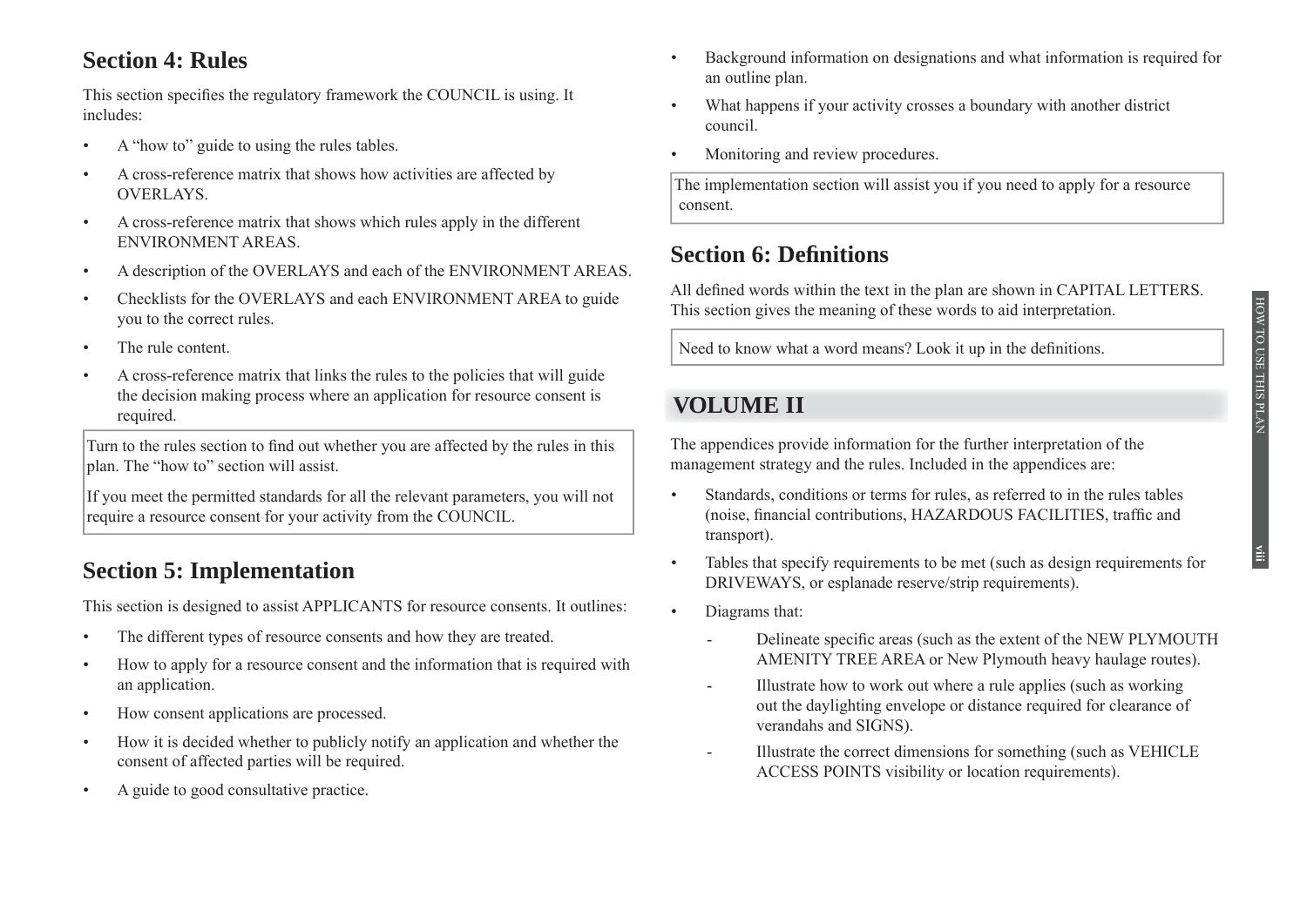**ix**

- Schedules that list areas of particular interest (e.g. SIGNIFICANT NATURAL AREAS or heritage BUILDINGS and items).
- Criteria that outline the factors that were, or need to be, taken into account in determining an area of special value (such as the criteria for the significance of heritage BUILDINGS and items or to determine the extent of the COASTAL POLICY AREA).

#### **VOLUMEIII**

The planning maps have a cadastral base sourced from Land Information New Zealand (2005). This provides legal boundaries and gives SITES (on the 'rural' maps) their legal description.

All SITES in the district are zoned as a particular ENVIRONMENT AREA. There are five basic ENVIRONMENT AREAS:

- RESIDENTIAL.
- RURAL.
- BUSINESS.
- INDUSTRIAL.
- OPEN SPACE.

Each of these areas has a distinct environmental character, generally based on traditional land uses within them and the existing levels of amenity. With the exception of the RURAL ENVIRONMENT AREA, they may be further differentiated within each ENVIRONMENT AREA:

- RESIDENTIAL A, B and C.
- BUSINESS A, B, C and D.
- INDUSTRIAL A, B, C, D, E and F.
- OPEN SPACE A, B, C and Port Taranaki.

This recognises that while areas may be (for example) predominantly residential in nature, there are differences between different parts of the residential environment based on the elements that make up residential character (e.g. intensity, bulk, HEIGHT, etc).

All public ROADS, including STATE HIGHWAYS, are designated, with the same underlying zoning as adjoining SITES (ROADS have not been shaded

on the planning maps to avoid confusion). Where a ROAD has a different ENVIRONMENT AREA on either side, each side of the ROAD takes on the zoning of the adjacent SITE, with the centre-line of the ROAD forming the boundary between the two. RIVERS are zoned in the same manner.

#### **OVERLAYS**

OVERLAYS identify areas or items of value or importance to the community within the district (such as SIGNIFICANT COASTAL AREAS or OUTSTANDING LANDSCAPES) or are identified for information purposes (such as existing pipelines). They relate to the following areas:

- Designations.
- Amenity (URBAN VIEWSHAFTS, DEFINED RETAIL FRONTAGE, New Plymouth entrance corridors, airport noise control boundaries, PORT NOISE control boundaries).
- Health and Safety (gas and PETROLEUM pipelines, high voltage transmission LINES).
- Hazards (COASTAL HAZARD AREA, flood hazard areas, VOLCANIC HAZARD AREA, FAULTLINES).
- Heritage (heritage BUILDINGS and items, WAAHI TAPU SITES and ARCHAEOLOGICAL SITES and NOTABLE TREES).
- Natural Values (COASTAL POLICY AREA, SIGNIFICANT COASTAL AREAS, preferred esplanade reserves and strips, PRIORITY WATERBODIES, SIGNIFICANT NATURAL AREAS, OUTSTANDING and REGIONALLY SIGNIFICANT LANDSCAPES).
- Traffic and Transport (AIRPORT FLIGHT PATH SURFACES, INDICATIVE ROADS, DEFINED RETAIL FRONTAGE).
- Future Urban Development.

A fuller description of each OVERLAY is given in the rules (OVERLAYS) section. Located at the back of the planning maps is detail of the ROAD widening and SERVICE LANE designations and of URBAN VIEWSHAFTS.

#### **The rules relating to the OVERLAYS have precedence over the rules for the underlying ENVIRONMENT AREA.**

 Use the planning maps to determine which ENVIRONMENT AREA your SITE is in and what OVERLAYS apply.